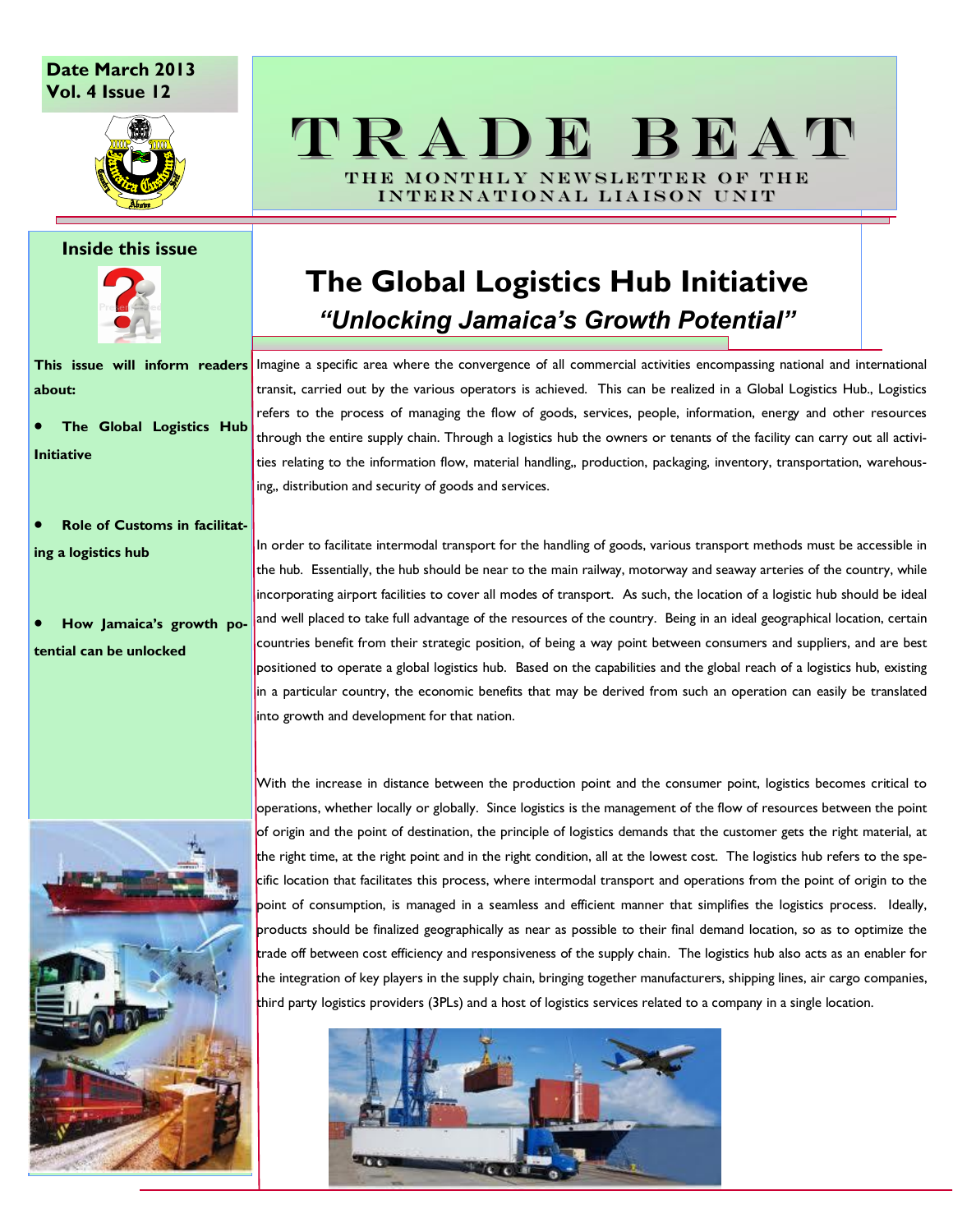

TRADE BEAT Page 2 TRADE BEAT

THE MONTHLY NEWSLETTER OF THE INTERNATIONAL LIAISON UNIT

Source: Singapore Ministry of Trade & Industry (2005)

# **Role of Customs**

As more and more international gateways are being sought to provide logistics services, the role of customs is no longer limited to the collection of duties and taxes but rather, has been expanded to include supply chain security and the facilitation of international trade. The aim of this increased role is to promote certainty and predictability, of logistics operations through secure international trade supply chains. As the demand increases for supply chain management, customs has the opportunity to enhance its role of ensuring the integrity of goods from the point of loading to the point of release, in an expeditious manner. In order to achieve this, the use of technology becomes critical to the logistics process, rendering the predictability of trade flows.

In a recent report on non-tariff measures (NTMs), Pat Francis, executive director of the International Trade Center (ITC) said that "In Panama, Singapore and Dubai, the role of customs is seen as trade facilitation. When you think about what a logistics hub demands, you have to take a scientific approach to collection and gatekeeping rather than using the unsophisticated process of physical control and audit. It should be a process which allows a more streamlined way of ensuring the flow of goods." In the major logistics centers mentioned above, trade facilitation is the focus of their customs operations which directly contributes to the success of their global logistics facilities. The Jamaica Customs Department (JCD) through its ongoing modernization process is positioned to be on par with these countries in achieving a level of trade facilitation that will result in direct economic benefits for the country.

Delays at the ports due to cargo examination and valuation discrepancies are often cited as the major drawbacks of a seamless logistics flow for the Jamaican operation. As such, the JCD is charged with facilitating the trade flow while securing the cargo and diminishing loss of revenue by upgrading their information management systems. A central database is being developed by the Port Authority of Jamaica (PAJ), where all stakeholders related to trade can securely exchange information, aiding in the logistics process. Improvements to risk management systems is also critical, to ensure the efficiency of cargo examination through enhanced risk analysis for contraband detection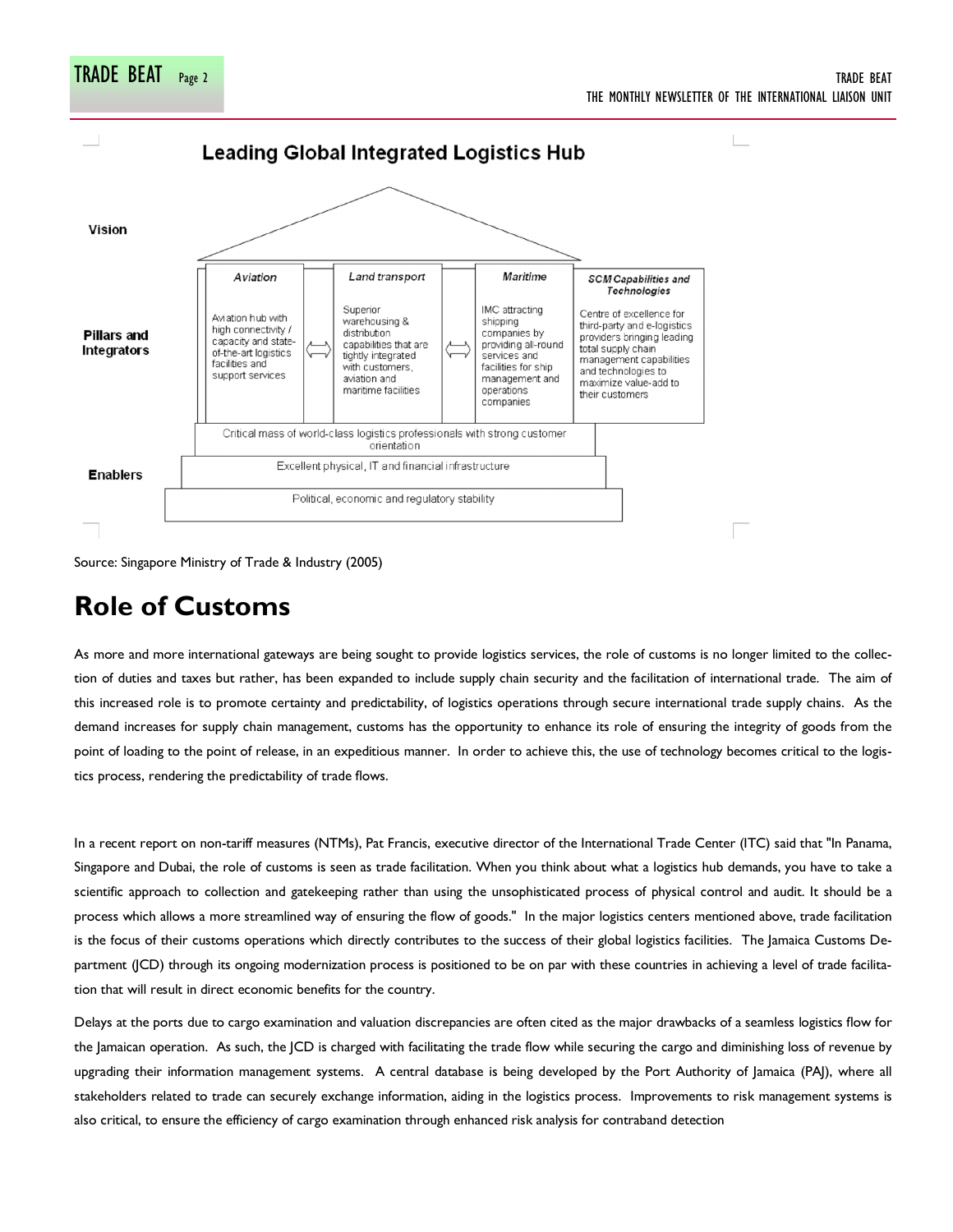rather than intrusive examination of cargo. Also essential, is the need for employee integrity and increased levels of cooperation between customs administrations and other government agencies involved in trade.

The JCD is involved in many initiatives geared towards making the logistics hub a reality, one of which is the Port Community System (PCS). Through a single submission of data, over a secure electronic platform, the PCS is able to connect transport and logistics chains by managing and automating port and logistics processing. This facilitates the secure exchange of information between private and public stakeholders operating within the sea and air ports' communities. This initiative is endorsed by the World Bank Group (WBG) which has committed to provide technical assistance for the PCS, critical to the success of the logistics hub.

## **The Logistics Hub Initiative**

Positioned to become one of the world's top four (4) logistics centers, Jamaica is strengthening its position in the global supply and logistics chain, to achieve some dominance alongside Singapore, Dubai and Rotterdam. Spearheaded by the Ministry of Industry, Investment and Commerce (MIIC), the Global Logistic Hub Initiative has received a major power surge by the World Bank, who has committed to provide technical and other assistance for specific aspects of the Initiative.

The proposed initiative has been described by the WBG's representative to Jamaica, Georgio Valentini, as being 'transformational' for the growth potential of Jamaica, during recent consultations. The Country Partnership Strategy, of which the Logistics Hub Initiative is a part of, is an aid mechanism and will govern relations between the World Bank and Jamaica between 2014 and 2017. Due to the dissatisfaction with traditional aid mechanisms, the approach to achieving development goals has been altered to include more consultation to effect collective actions and decisions. Proposed assistance will be provided through public and private partnerships, infrastructure needs, investment funds, facilitation mechanisms, energy needs, capacity building and providing a skilled workforce.

## *Projects under discussion*

- Growth of container throughput at the Port of Kingston
- Development of Commodity Ports specific to petroleum products, coal, minerals and grain
- Development of an air cargo stronghold
- Expansion of the airports
- Construction of an air cargo airport
- Construction of large scale dry dock
- Airport maintenance. repair and overhaul facility

Special economic zones for local and foreign investors

In order to define exactly how Jamaica should be positioned as a global hub, extensive research and planning has to be done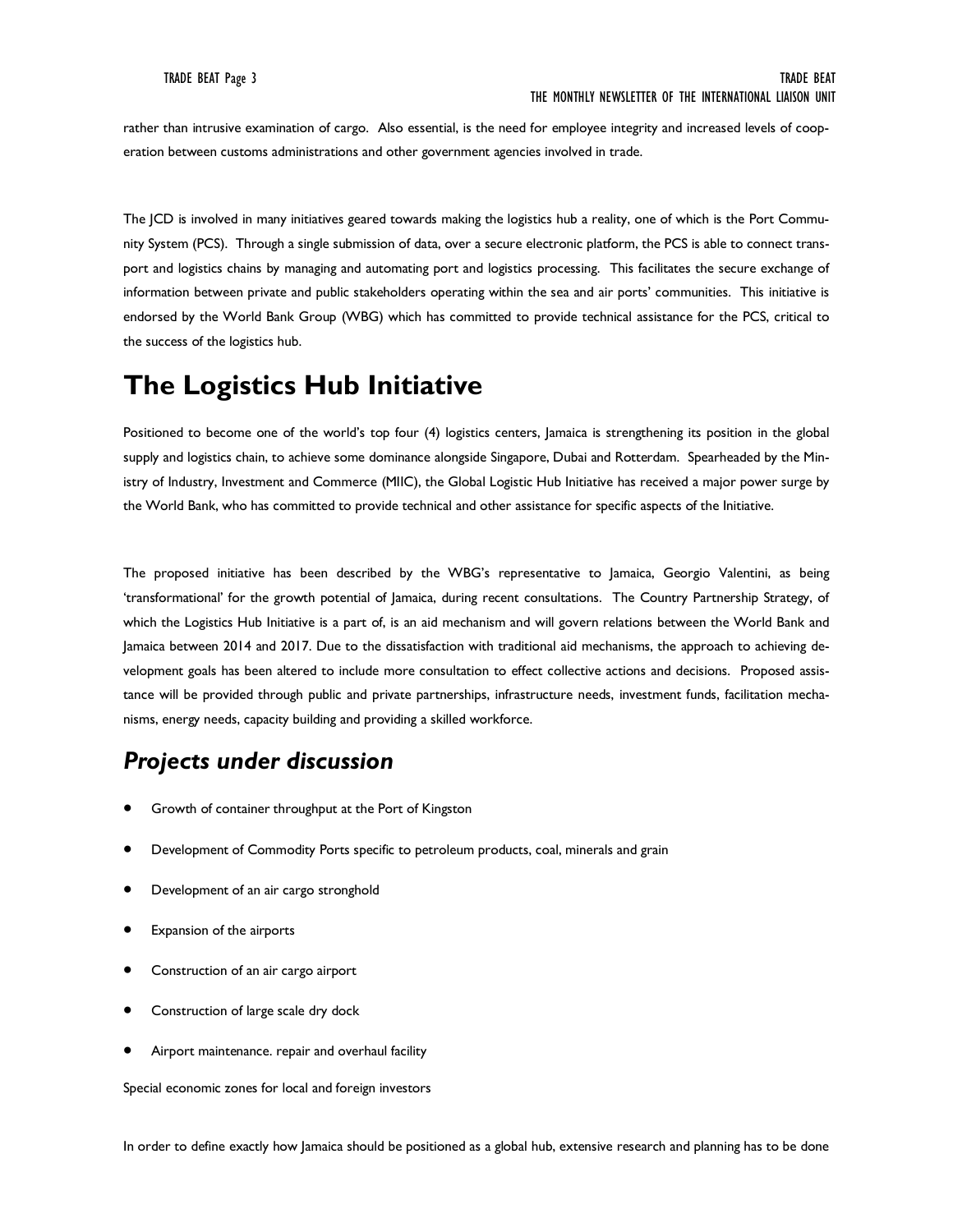#### TRADE BEAT

#### THE MONTHLY NEWSLETTER OF THE INTERNATIONAL LIAISON UNIT

to achieve optimal results. The whole initiative will operate within the context of the Caribbean Growth Forum (CGF), which is a joint venture between the Inter-American Development Bank, the World Bank and the Caribbean Development Bank. The aim of the CGF is to identify policies and initiatives aimed at inducing growth and creating jobs in the Caribbean region through analytic work, knowledge exchange and inclusive dialogue. The success of the initiative is dependent on being aligned with suitable long term investors and partners. Several assessments are being done by the WBG to understand the internal logistics of Jamaica and groundwork is currently underway in the following:

- · Creating a Geographic Information Systems (GIS) database
- **Trucking Survey**
- Port and Aviation Survey
- Regional Trade Survey
- · Assessing the Connectivity of Air, Marine and Information and Communication Technology (ICT)

The groundwork being done now, will feed into the master plan of creating the logistics hub, and define how Jamaica should be positioned as a global logistics hub. The various surveys being carried out will assess the internal logistics, infrastructure and energy needs of the special economic zones being created, and unlock the logistics potential of Jamaica. This potential should motivate more international interventions as well as attract private sector investments. Additionally, the creation of the logistics hub will provide jobs to support the varying activities and result in a trained and exportable human capital. Already positioned in a geographically ideal location, Jamaica has the potential of unlocking its comparative advantage by harnessing a desirable English speaking workforce, equipped with the technical training crucial to logistics operations.

## **Growth Potential**

Jamaica's proposal to become the fourth largest logistics hub is a critical component of the government's growth strategy, and is in line with the National Development Plan, Vision 2030. If we consider the calls being made by the recent International Monetary Funds (IMF) staff-level agreement to improve growth generating efficiencies in the country, then the establishment of the Logistics Hub seems the best direction in which the government should go. The Hub will enable enhancements in the business environment, and lead to increased competitiveness and a strengthened institutional capacity for Jamaica in order to unlock its growth potential. The establishment of special economic zones will be used as an instrument to boost employment, exports and foreign exchange. The importance of the special economic zone is seen as a catalyst for business hub transformation which incorporates the logistics hub by strengthening transport, connectivity and collaboration among the players in the logistics chain. The hope is to create an environment that will attract foreign investment, where international companies would want to be located in Jamaica, because of our highly developed logistics facility and infrastructure.

The Ministry of Industry Investment and Commerce has been engaged in talks with the World Bank Group on additional areas of collaboration and support for the Logistics Hub. In order to harness the best results from the Logistics Hub,